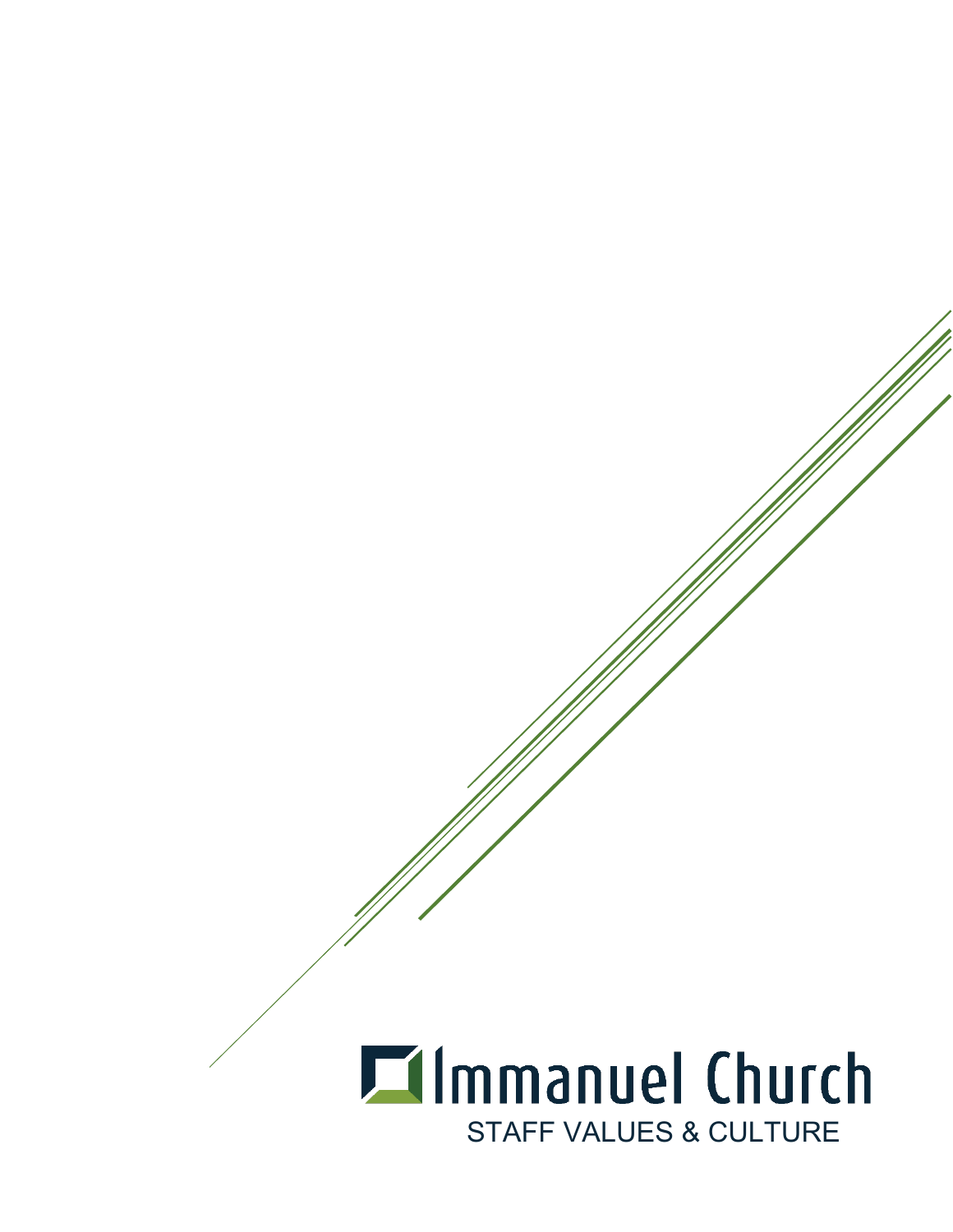# STAFF VALUES & CULTURE

*Every member of the church family is important, and each person has a degree of influence on the culture of our community. This document is our expectation for our staff to proactively be positive influences on our church and staff culture. The Church staff are also church members and should uphold all of the expectations of being a church member, including upholding the church's mission through Celebrating, Connecting, and Contributing. The unity we share showcases who Jesus is and the truth of his message to the world. We must work towards unity, reconciliation, love, respect, and cooperation in all we do. (John 13:34-35).* 

# Values

LIVE SENT "Share and show the Gospel for their good, and His glory."

We want every relationship to be saturated and centered on the Gospel. This extends to our relationships with our family, friends, and strangers. Whether in the building or offsite, interacting with friends, neighbors, or community members, we want to view all people with the compassion that Christ extends to us. Meaning we are to share and show the Gospel with everyone we encounter.

*Ephesians 4:32; John 15:12; Luke 6:31*

SPEAK LOVE "If you don't have something nice to say, look harder."

We seek to encourage, sharpen, and build up each other. We believe there is always something nice that can be said. When correction or admonishment is needed, we will do our best to do so with concern for one another and with Christian maturity.

"Give credit and make someone else the hero."

*Ephesians 4:29-32; Psalms 141:3; James 1:19; Proverbs 27:6; Colossians 3:16*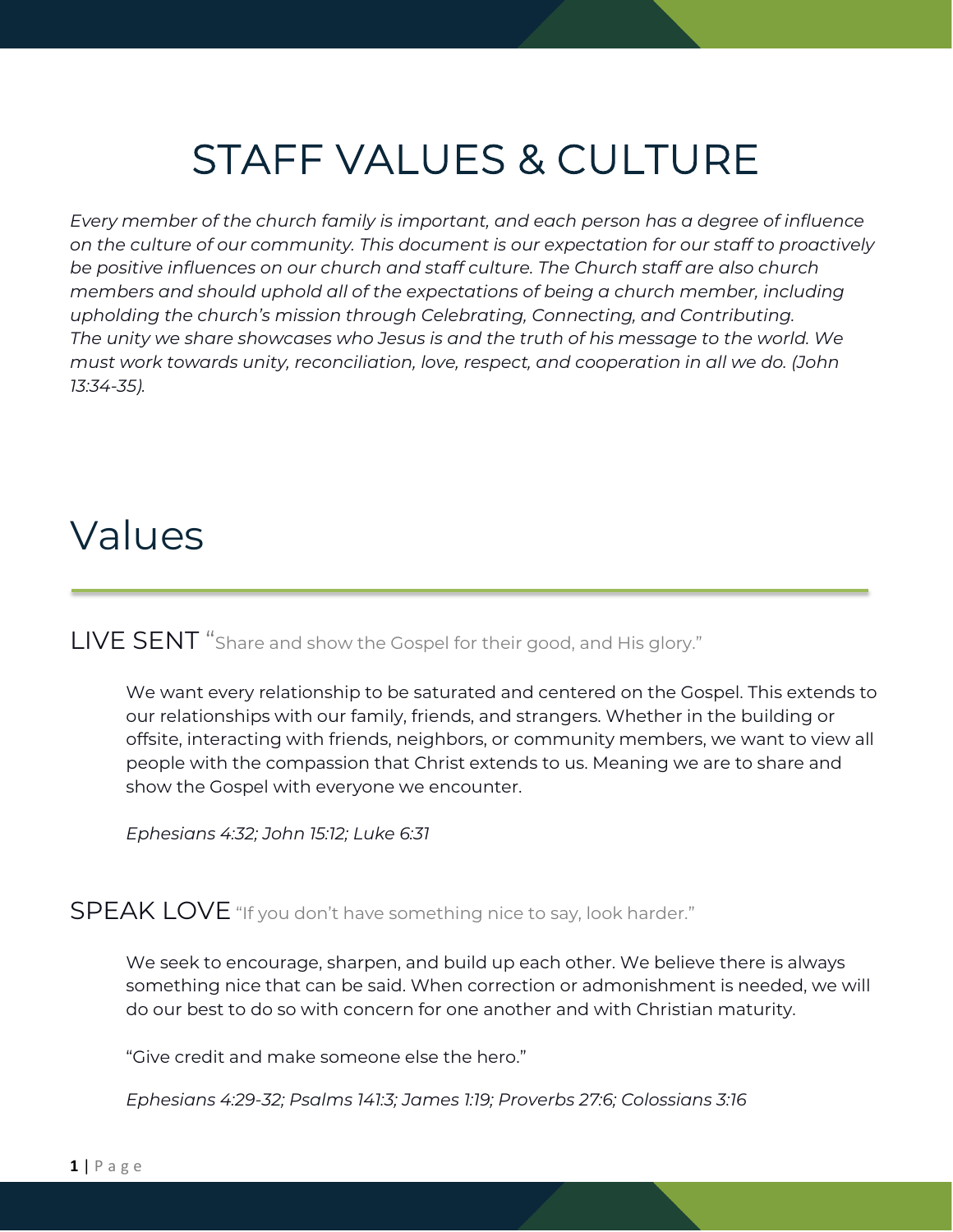REJECT GOOD FOR GREAT "The hardest decisions are not between good and bad but between good and better."

God gave us His very best, and we should want to bring our best before the Lord, not wanting things to be "good enough." We should always look for ways to make the things we do great. We will dream big and pursue big dreams in realization we've been called to a big task…. [go and make disciples of the entire world, every nation, every people group]. We also realize our best is not perfect. Our best can always be better. Every person has limitations, so humbly invite critique from others, supervisors, mentors, and people who will answer you honestly.

While we strive for excellence, we give grace and encouragement to ourselves and others in our imperfections.

*Colossians 3:17, 23; 2 Timothy 2:15; Proverbs 13:4; 1 Corinthians 10:31*

#### REDEEM THE TIME

We understand that time is limited, so we strive to make the most of every minute we are given. We arrive at meetings promptly, and when we can not, we notify others. We understand that people are our priority over production, yet we work when it is time to work. We set aside distractions during our allotted ministry time and push towards forward movement. When it is time to rest, we rest.

*Colossians 3:17; Ephesians 4:28, 5:16; Colossians 3:23; 1 Thessalonians 3:10*

#### LAUGH LOUD, HARD AND OFTEN "Laughter is cheap medicine."

Joy is a God-given gift. We have fun and enjoy serving God because the tomb is empty! We have more reason to rejoice than anyone else.

*Romans 12:12; Philippians 4:14; Galatians 5:22; Proverbs 17:22*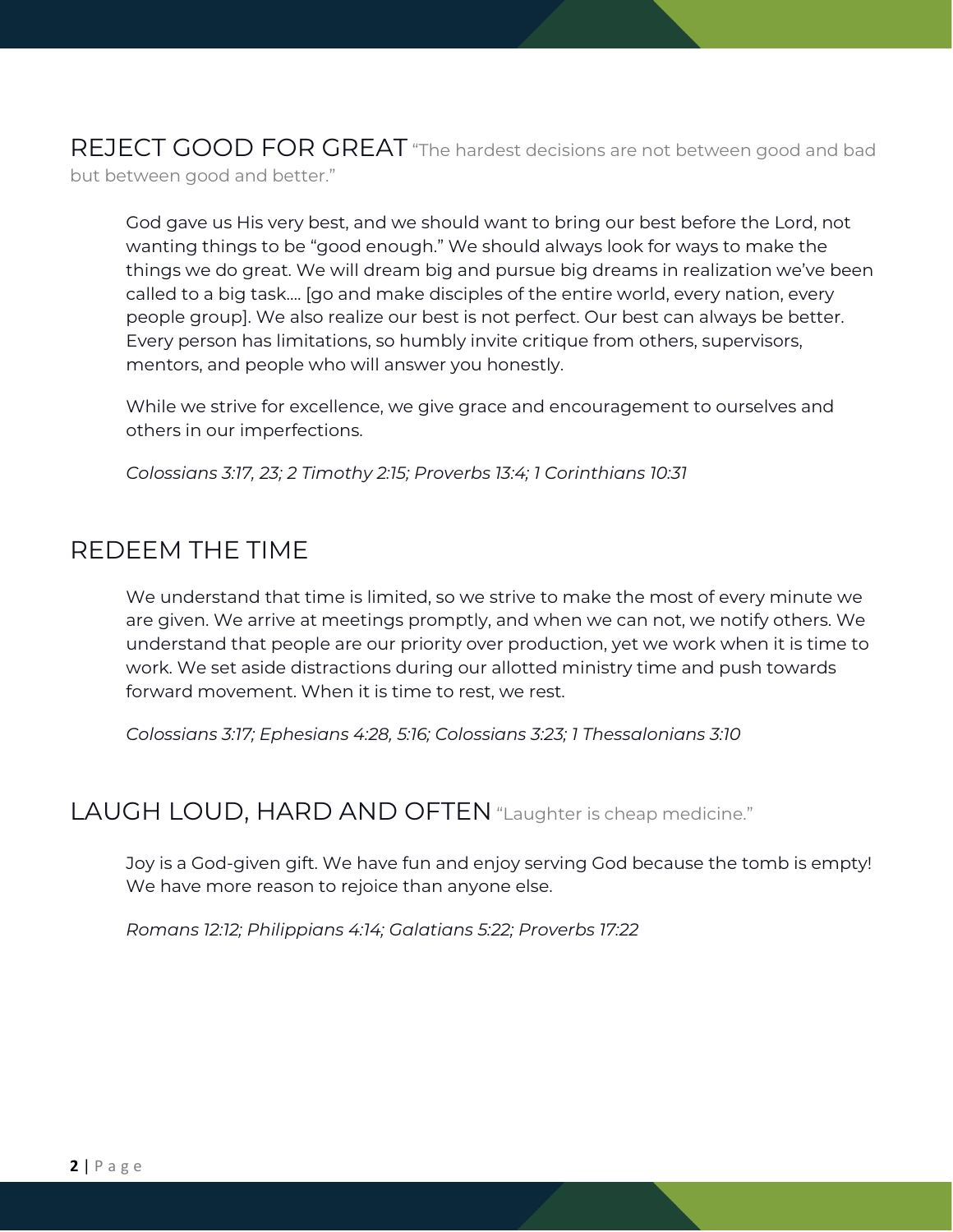#### SACRIFICIAL COOPERATION "It's not about me; it's about us."

We contribute to the priorities of God so that all will benefit and bring God Glory. Our hope is to build kingdom efforts even when it means we may sacrifice our own immediate progress. With wisdom and prudence, we will promote the welfare of our partners in mission and ministry. We will do this in a spirit of humility, considering others as greater than ourselves.

*Philippians 2:1-30; Ephesians 4:1-3*

#### LEAVE WITH ONE VOICE "We are not working toward consensus; we are working toward the right decision."

All will have an opportunity to fully and fairly share their view with the group; however, when decisions are made, we will all speak of that decision with one voice. This unity is true for our actions, words, and attitudes. We agree to support group decisions with humble deference to the group's authority.

*Philippians 2:2; 1 Peter 3:8; 1 Corinthians 1:10; Colossians 3:14*

## PERSONAL DEVELOPMENT "Be better, do better, learn."

If one chooses to stop learning, by default they have chosen to stop leading. We will each take full responsibility to develop as humans and Christians to the best of our ability and for God's glory. We will seek to live healthy and productive lifestyles. We will foster personal disciplines such as Bible reading, prayer, giving, worship, and meditation upon Gods' Word. We will work towards healthy physical disciplines as stewards of the bodies God has given us, including food, exercise, and rest.

*2 Timothy 3:16; 1 Peter 5:8; Galatians 6:1; 1 Corinthians 9:27*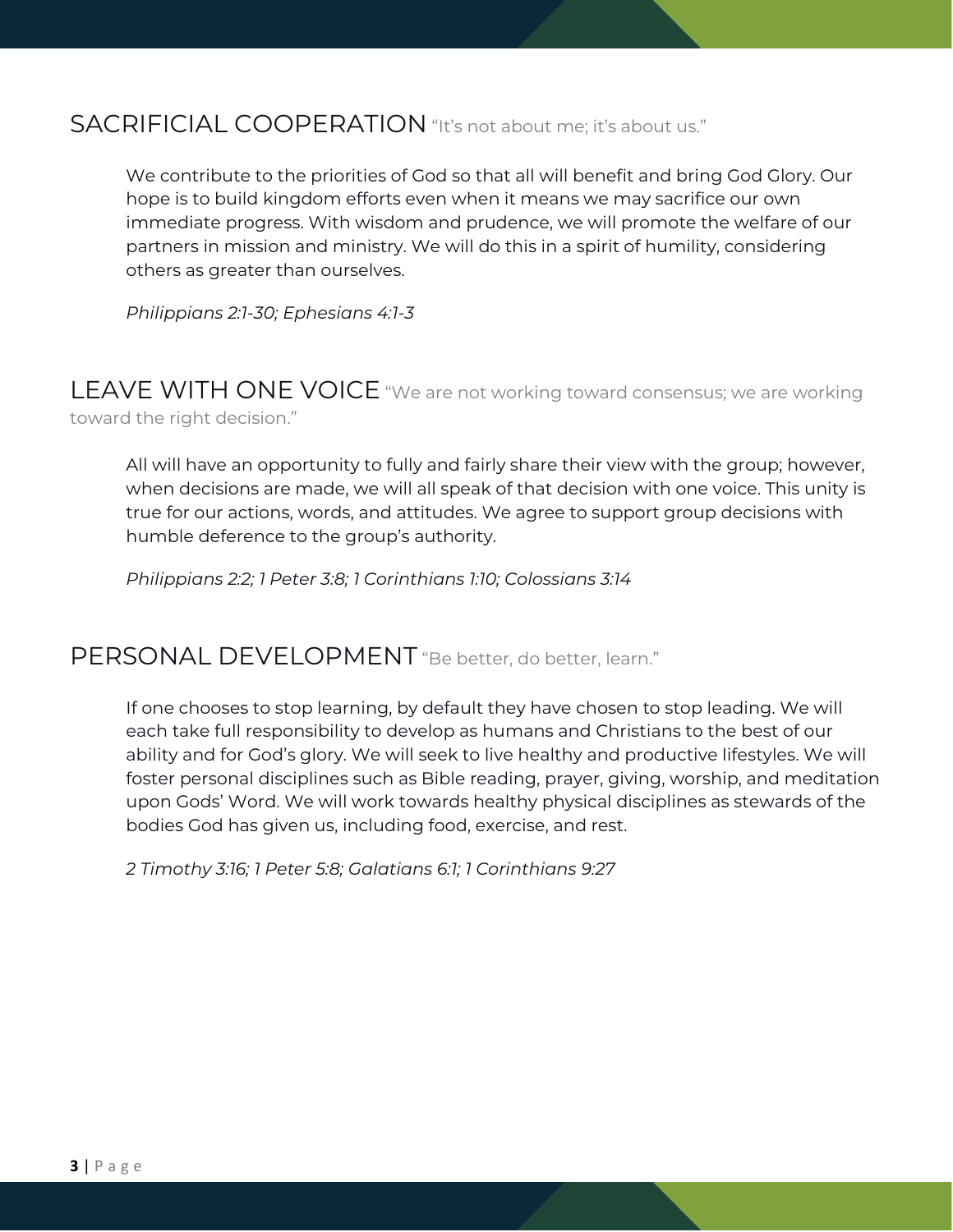# Staff Culture

Defining our internal culture is important so that we may work toward unity. The ideals listed below are how we strive to interact. How we respond to each other should be in all Christian maturity, seeking to reconcile differences, respond to each other with love and encourage one another in faith.

# *Be positive, uplifting, and encouraging.*

#### **CHANGE**

You work here because we feel like you are a good fit in our system and are able to bring high quality and a caring spirit to your ministry area. We expect integrity and intentionality. When you see changes are needed, we ask you first to understand why things are the way they are and understand history and culture behind current ministries. Then, if changes are necessary, have appropriate conversations with the people involved, supervisors, leaders while including a high level of transparency. Change can be healthy and good when executed appropriately.

We look forward to your help in making sure all of our ministry areas fulfill our mission.

- 1. Assume you don't know everything.
- 2. Seek to understand why things are the way they are.
- 3. Get to know the who and why then work towards improvements.
- 4. Proof everything and "pitch" the significant ideas before implementation.

MEMBERS It is not your job to do everything; it is your job to make sure ministry is done.

Immanuel Church is a family made up of diverse people who are have been gifted by the Spirit to participate in the church body. It is your job to help empower and equip people for ministry. The church family and ministry partners aren't at your disposal; you are here to serve and build into them. Their perspectives may also help you fulfill your role well. We treat others as better than ourselves with humility and a serving heart.

- 1. Get to know the church members and attenders. Spend time with them, even when you are not needing anything or want them to do something.
- 2. Do not speak negatively about church members, attenders, or ministry partners.
- 3. Volunteers do not work here. They have jobs, responsibilities, families. Keep that in mind when you set volunteer expectations.
- 4. Give the church family keychain leadership.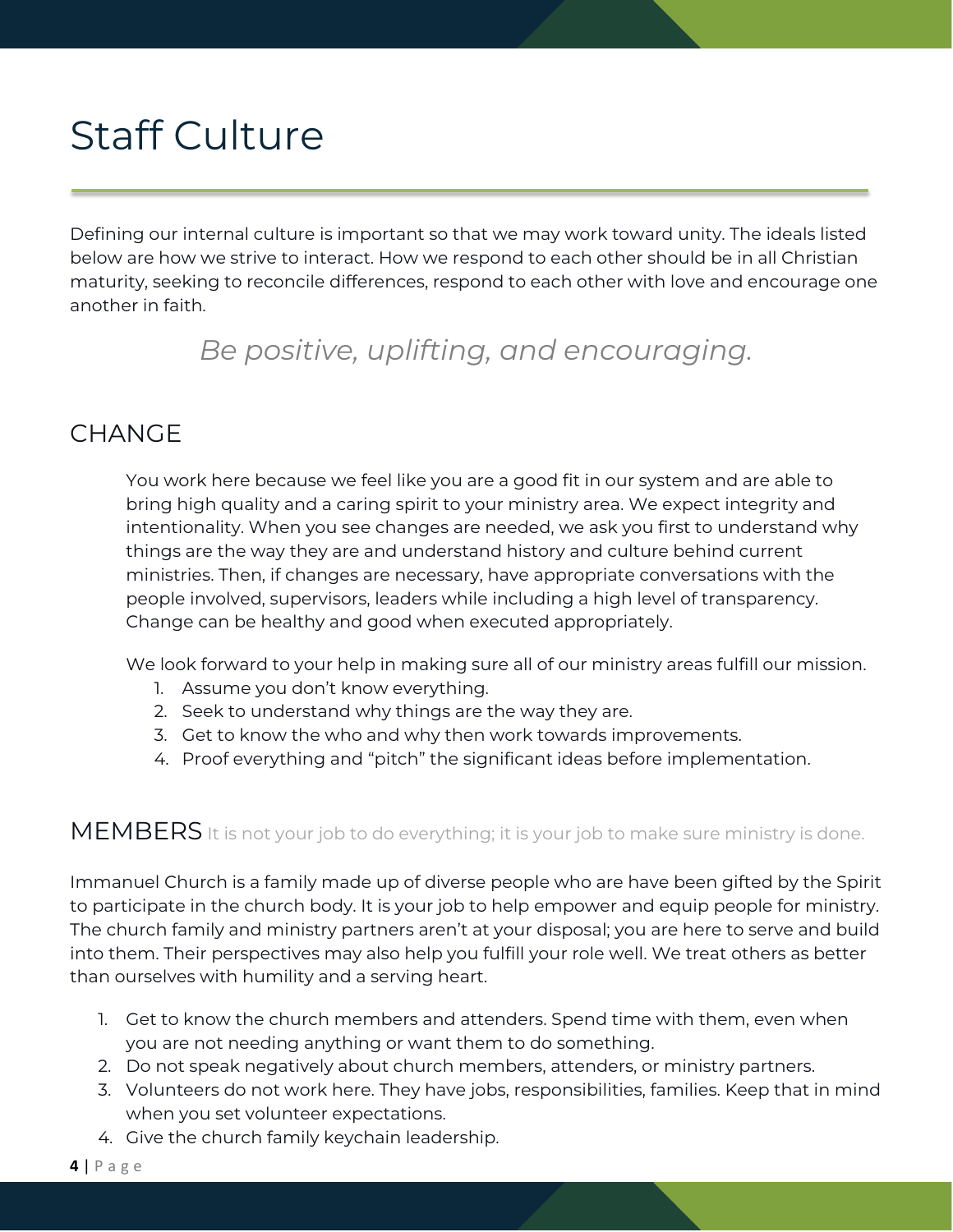### CHURCH RESOURCES

- 1. Practice gracious gratitude. Never ask for non-necessary benefits. This extends to your spouse and includes things such as lake homes, pools, leisure equipment, favors, etc.
- 2. Church resources are to help fulfill the church's mission, and church ministry is their primary purpose. They are not personal benefits, though they may be available to you as a church family member (See policy on Facilities, copy machine use, equipment, games, etc.). Our general rule is that most things are available to be used as long as the use does not conflict with ministries, don't provide undue wear and tear, or usage is for a reason contrary to the church's mission. It is a good practice to see your supervisor for any specific permissions.

#### FAMILY

Your family is your top priority. We believe that God established the family before He established the church. You also have a job as an employee servant of the Immanuel Church family. Set your priorities and follow them well.

- 1. We are a family-friendly office environment, meaning we encourage visits from family members. Please keep in mind others are working hard to complete their tasks, and our main area is an open office environment, so your family may also become problematic for others. We encourage visits; however, please be respectful to the others in the office.
- 2. Childcare issues come up from time to time, and your role has enough flexibility to meet needs from time to time. However, do not let childcare affect your ability to be effective.
- 3. Paid time off is for the times when you must go do something other than work. This includes things for your family and children. If you don't prioritize shepherding, leading, and managing your home well, you will not succeed in shepherding, leading, and managing others at church.
- 4. Your spouse can make or break your time here. If they do not fully embody the culture and mission, your effectiveness here will be very limited, and subsequently, your time here will likely not last very long.
- 5. Your job should not trump your family; however, when you work, invest your time well (work hard), so you may prioritize your family well when you return home.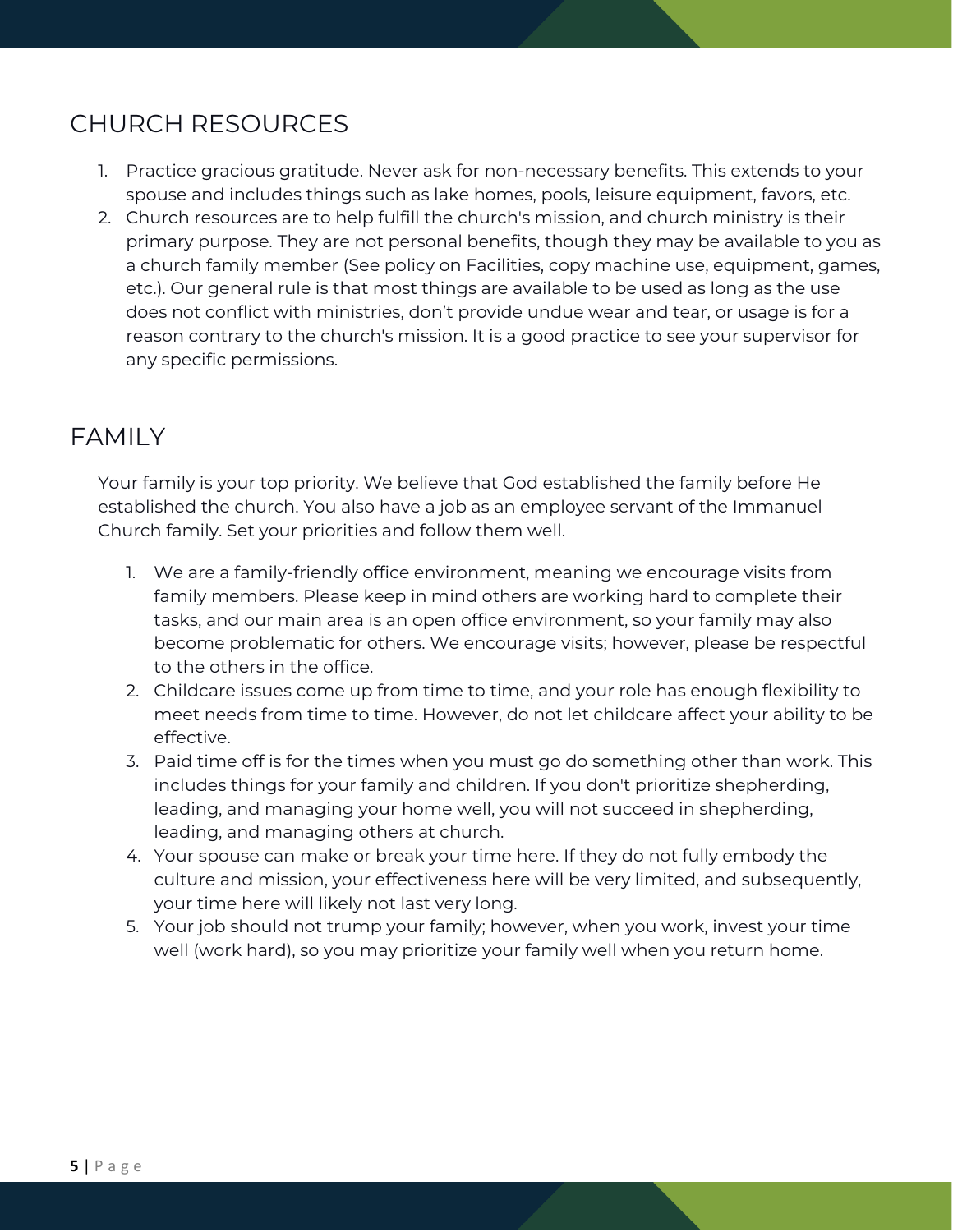#### DRAFTING

It is always best to look to those ahead of you so you may learn.

- 1. Find others who do what you do. Build relationships with others. Get their cell phone and email. Keep that relationship going and if need be, spend time and money to develop a relationship that will help you do better than you are doing. You may help them as well. These need to be people who are further along in their development or experience than you.
- 2. What is working for other churches? Be aware of other churches, especially those with similar values, that are doing well in your area of ministry. There are very few "new ideas."
- 3. Read. There are many good books covering every aspect of ministry. Find good ones and continue learning.

## NEW PLACE/NEW CULTURE

No matter how excited you may be about joining or being a part of this team, typically, people experience these thoughts:

- 1. Stage 1: I love this place. Everything is new and awesome. Enjoy it.
- 2. Stage 2: Everything is challenging. Learning the how, the who, and the why. Take time to learn before making changes.
- 3. Stage 3: Everything is Stupid. When the new wears off, challenges, annoyances, and differences will surface. Previous experiences will tend to look better than the current environment. Be careful not to drift into prejudice, superiority, or arrogance.
- 4. Stage 4: Everything is OK (for now). The job is a job. Grass will look greener at the next opportunity. Be careful to remember your calling, your ministry. Guard your heart against callousness. Be tender to the ministry opportunities you have been given.
- 5. Stage 5: Home. If you make it to this stage, congratulations. Authentic relationships, friendships, and community that have been tested over time. We know not everyone will make it to this point, but in an ideal world, we hope you will. There is a temptation to talk about "that place" where you came. Be here. We caution you not to over-idealize and often talk about your previous place. Use your experience, but make your best judgment about what is happening here to discover what will work here, in this time, with these people, alongside these teammates.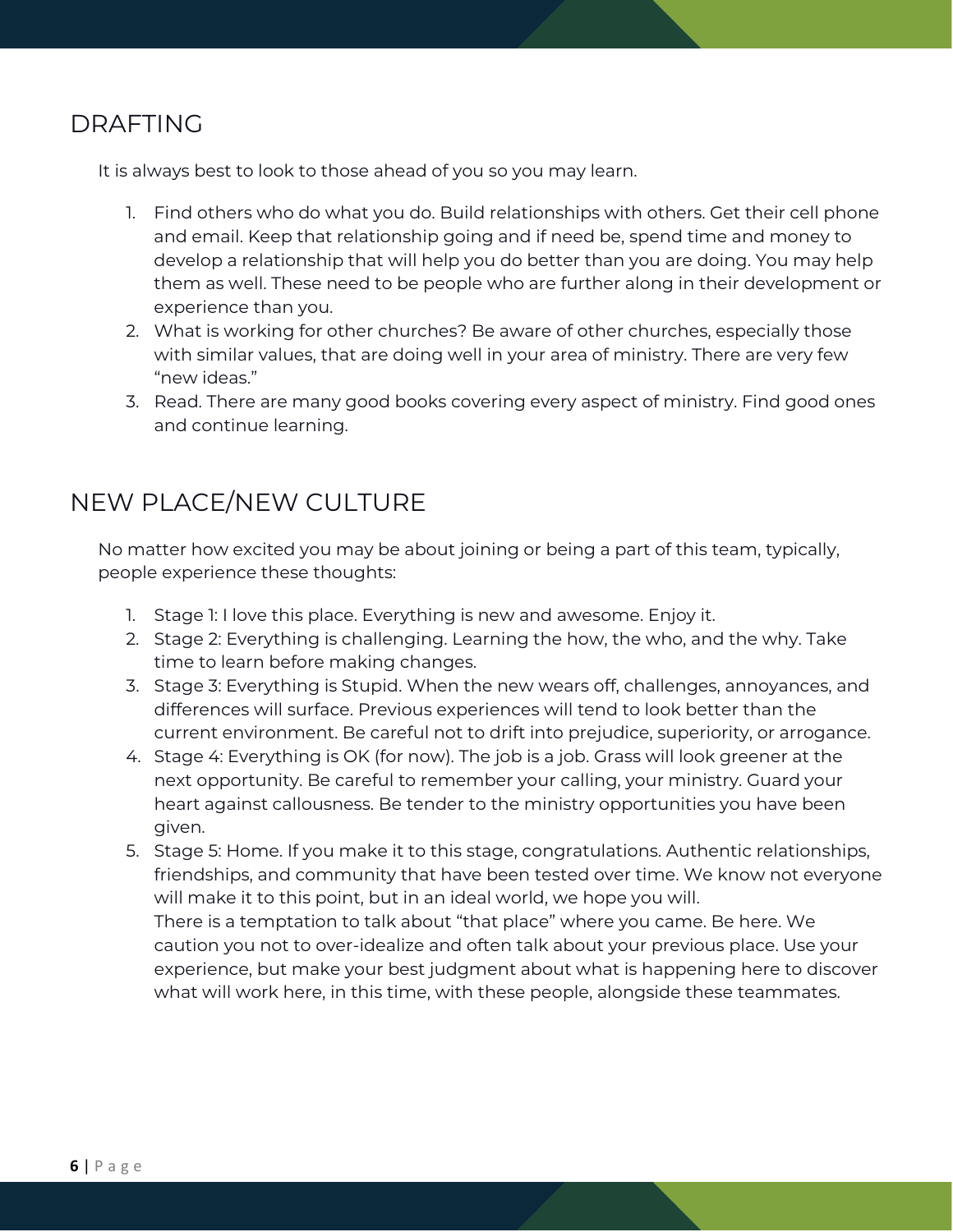## FAIL FORWARD

- 1. We would rather slow you down than push you forward. Bring new ideas. Develop new leaders, processes, and programs.
- 2. Proof everything (especially new ideas). Take calculated risks. This means running things by your supervisors and ministry team. Supervisors should never be surprised. The Council of others is wise. Get it.
- 3. Over-communicate. Even when you feel like the decision is within your authority, it is essential to bring others along in the decision process.
- 4. Be willing to try new things. Be thinking about new ways to innovate.

## STAFF RELATIONSHIPS

We work side by side with people of varying ages, interests, and backgrounds.

- 1. It is expected that you will be kind to everyone.
- 2. It is expected you will treat all others with respect.
- 3. We work together with various responsibilities and authorities. We will respect all members of the staff. *We ask for help*. We do not tell others what to do.
- 4. We have a supervisory structure, meaning you do have a "boss". That relationship should be open and respectful.
- 5. When there are problems or frustrations, you are to use the proper channel to express your frustration. If there are *job-related* questions or problematic issues, go to your supervisor first. If there are *interpersonal issues*, use Matthew 18 and go to the person first. Only when those channels are exhausted should you go to the supervisor's supervisor or another counsel such as an Elder. Never should you speak poorly of others, and never should you vent or express frustration to the church family.
- 6. Relationships develop naturally. Do not expect to be best friends with everyone on staff. You should expect all staff to be friendly, and over time, friendships may develop with common interests and goals. Your intentional community small group will be where you work to develop meaningful relationships.
- 7. Meetings between coworkers. Closed-door discussions are not allowed between males and females without a high degree of transparency. Adding a third party to anything closed door is recommended. No offsite private meeting or carpooling is advised or recommended between males and females. There are too many cautionary tales not to be extremely careful in this area.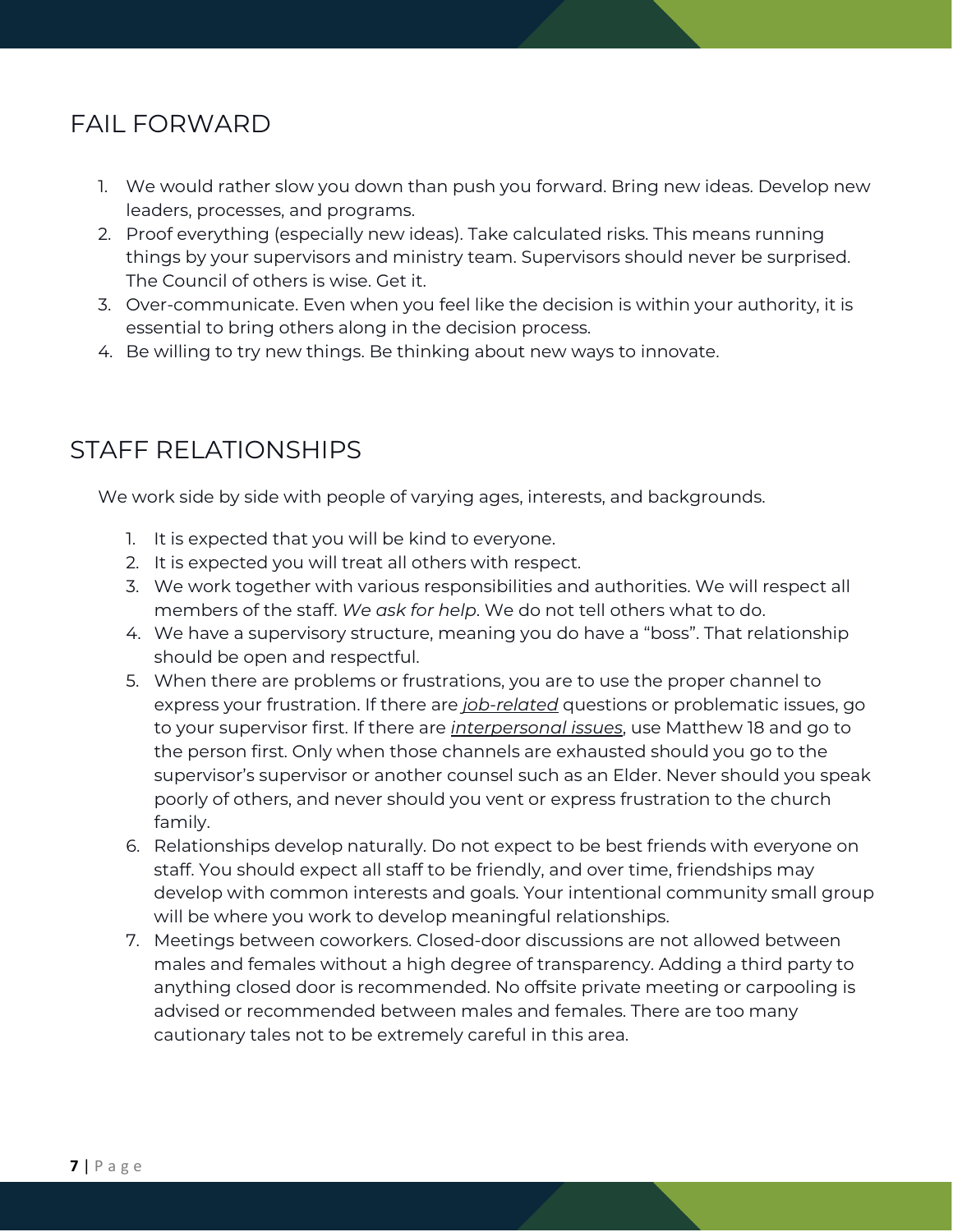## COMMUNICATION & CONFLICT

- 1. Bring any unresolved conflicts to your direct supervisor.
- 2. Conflict resolution process. When conflict happens, we agree to:
	- a. Recognize, own up to and reconcile errors in attitude, heart, and deed.
	- b. Imitate Christ (Rom 12:1-2), who gave grace to all, even those who may not deserve grace.
		- i. Go to the person who has offended.
		- ii. If not resolved, go to the person with your supervisor.
		- iii. If not resolved, bring you and your supervisor to the leadership team with the offender.
	- c. Refuse to Gossip.
		- . Gossip can happen in attitudes, actions, and words.
		- i. Gossip is casting someone else in a negative light.
		- ii. Gossip is listening without correcting the complainer.
		- iii. THINK if you can't answer yes to all of these, don't let it come out of your mouth or influence your attitude or actions.
			- 1. Is what I'm about to say or hear TRUE?
			- 2. Is what I'm about to say or hear HELPFUL?
			- 3. Is what I'm about to say or hear IMPORTANT?
			- 4. Is what I'm about to say or hear NECESSARY?
			- 5. Is what I'm about to say or hear KIND?

iv. You are responsible for what you've said. If you've said something to someone (spouse, confidant, etc.) You are responsible for their subsequent attitudes or actions. This is a non-negotiable offense.

#### ROMANS 15:1-8

We who are strong ought to bear with the failings of the wea k and not to please ourselves. 2 Each of us should please our neighbors for their good, to build them up. 3 For even Christ did not please himself but, as it is written: "The insults of those who insult you have fallen on me.["\[a\]](https://www.biblegateway.com/passage/?search=Romans+15&version=NIV#fen-NIV-28307a) 4 For everything that was written in the past was written to teach us, so that through the endurance taught in the Scriptures and the encouragement they provide we might have hope.

5 May the God who gives endurance and encouragement give you the same attitude of mind toward each other that Christ Jesus had, 6 so that with one mind and one voice you may glorify the God and Father of our Lord Jesus Christ. 7 Accept one another, then, just as Christ accepted you, in order to bring praise to God. 8 For I tell you that Christ has become a servant of the Jews[\[b\]](https://www.biblegateway.com/passage/?search=Romans+15&version=NIV#fen-NIV-28312b) on behalf of God's truth, so that the promises made to the patriarchs might be confirmed 9 and,

moreover, that the Gentiles might glorify God for his mercy.